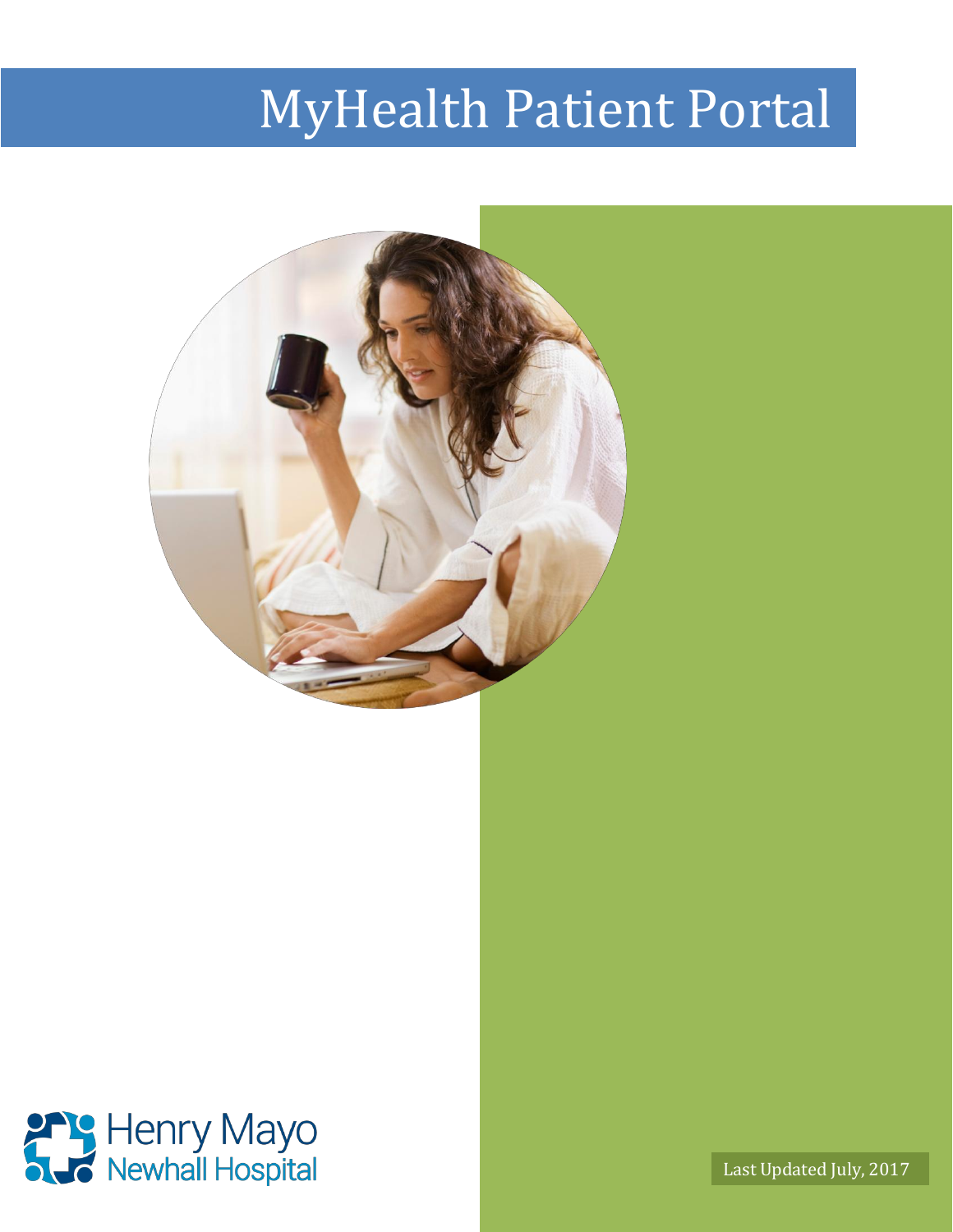## <span id="page-1-0"></span>**Frequently Asked Questions**

## **General**

What is [MyHealth](#page-4-0) Portal? Is there a fee to use [MyHealth](#page-5-0) Portal[?](#page-6-0) What do I need to [use MyHealth](#page-6-0) Portal? Who do I contact if I have further [questions?](#page-6-0)



## **Enrollment**

What do I do if I never got an email after [enrolling?](#page-5-0) [How](#page-5-0) do I sign up? Can [emancipated](#page-6-1) minors have access to their MyHealth Portal account[?](#page-6-2) Can a minor have access to their [MyHealth](#page-6-2) Portal account? How can I view my child's [medical record?](#page-6-0) I tried to enroll [and got an](#page-6-3) error message that I have already enrolled.

## **ProxyInformation**

What is proxy [access?](#page-6-4) What is the [procedure](#page-6-5) for getting proxy access? How do I get access to my child's information? How do I revoke proxy [access?](#page-7-0) What is the difference between the Profile and [Preference](#page-7-1) proxy access defined within the [Portal?](#page-7-1)

## **MyHealth Portal for My Family**

Can I view a family [member's](#page-10-0) health record in MyHealth Portal? Can my partner and I share one [MyHealth](#page-7-2) Portal account?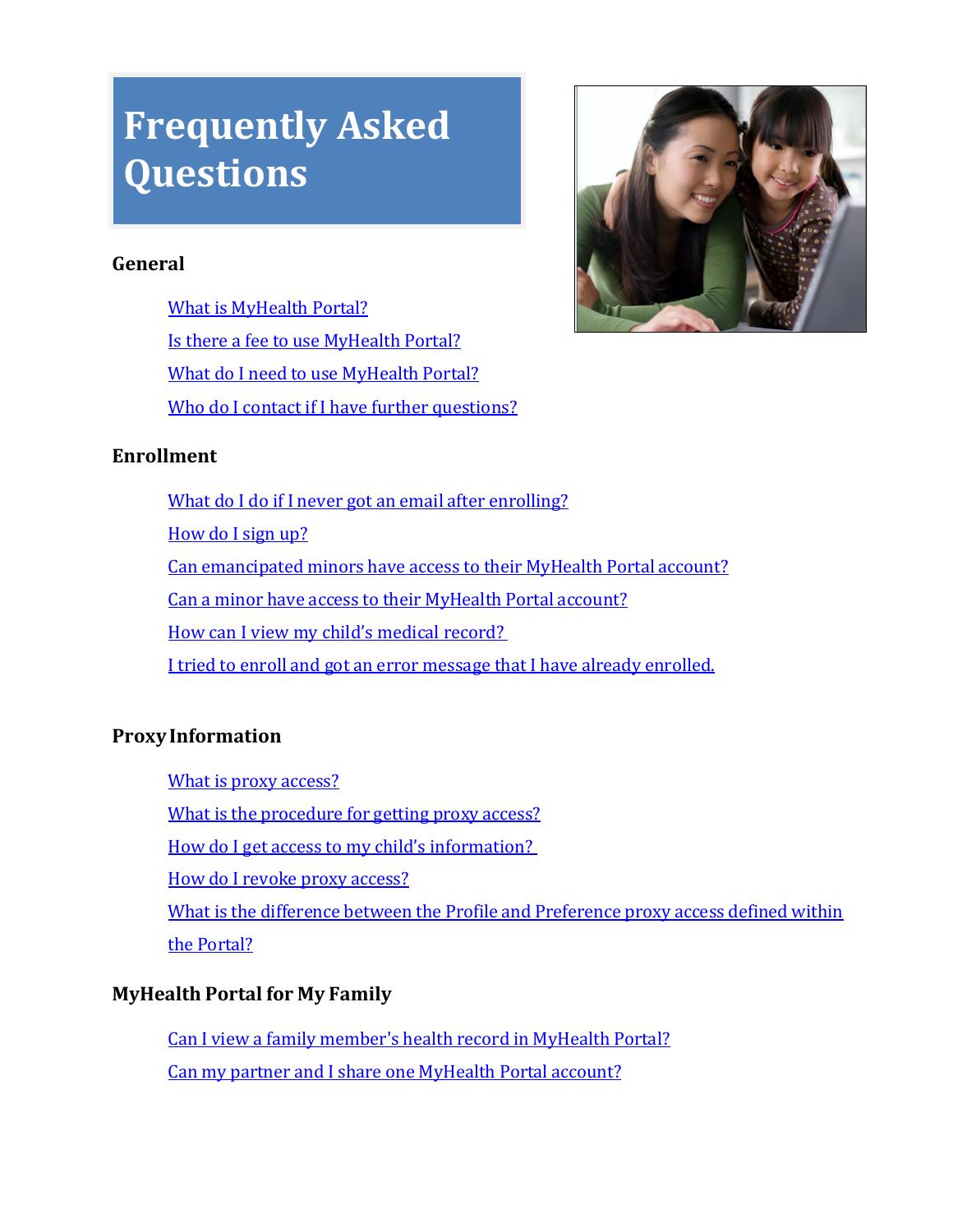## **Profile**

What is the purpose of the Profile button in the Patient and [Consumer](#page-8-0) Health Portal? Is there a guest option for users to access the [portal?](#page-8-1) Is the patient required to accept a user [agreement?](#page-8-2) Can [additional](#page-8-3) security questions be defined in the event that a patient forgets their [password?](#page-8-3)

## **Preferences**

Can a patient change their email [address](#page-8-4) linked to their user name once the account has been [created?](#page-8-4) Where can a user see which [additional](#page-8-5) patients they have proxy access to[?](#page-9-0)

How can a user change their [password?](#page-9-0)

#### **Messages**

Do patients get an email reminder of any upcoming [appointments](#page-9-1) they have scheduled?

#### **Health Record**

When can I see my test results in [MyHealth](#page-8-4) Portal?

If some of my health [information](#page-10-1) on MyHealth Portal is not correct, what should I do?

What should I do if I don't understand my [health information?](#page-10-2) 

Why can't I see my test results in MyHealth Portal?

Why is some of my [information](#page-11-0) missing from my health record.

Why can't I extract the compressed (zipped) file after [downloading](#page-10-4)the Health

[Summary?](#page-10-4)

What Format will the [downloaded](#page-10-4) file be in?

#### **Medications**

What does the [Medication](#page-10-0) section of portal provide the patient access to? Why is new activity generated for some [medications,](#page-11-1) but not others?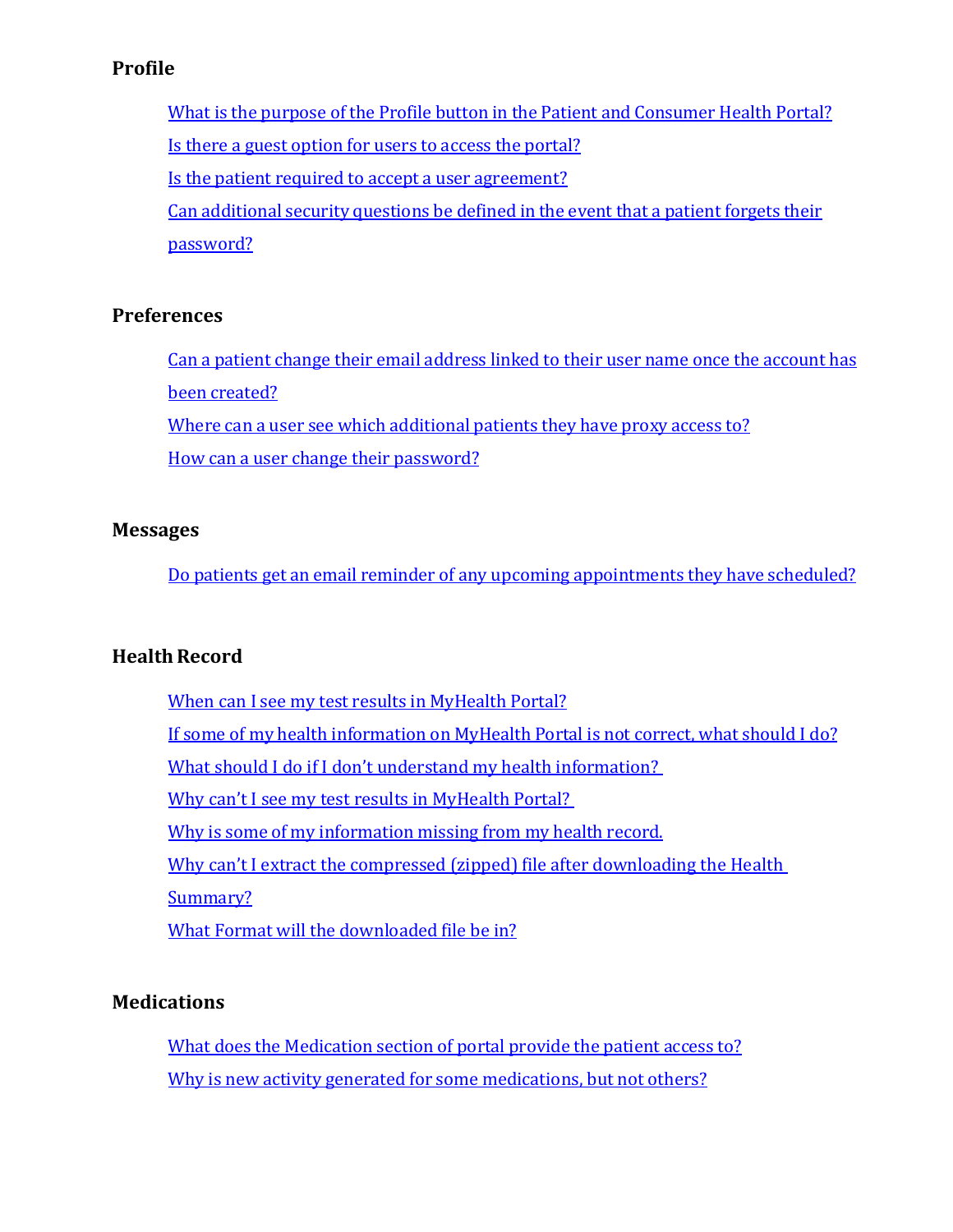## **Appointments**

Can I schedule an [appointment?](#page-11-2)

Can I schedule an [appointment](#page-11-3) for someone other than myself[?](#page-11-4)

Can I cancel [an appointment](#page-11-4) in MyHealth Portal?

What [information will](#page-12-0) show within 'Upcoming Appointments'? Does this include

'Pending' [appointments?](#page-12-0)

When a patient requests an [appointment,](#page-12-1) the appointment shows as pending. Will the portal update after the request has been [scheduled](#page-12-1) by the hospital?

## **Support**

I forgot my [password.](#page-12-2) What should I do?

Can you send me new [activation information](#page-12-3) as I have lost it, let it expire or did not

[receive](#page-12-3) it?

How do I choose a MyHealth Portal username and [password?](#page-13-0)

How does the [password](#page-13-1) reset question and answer work?

Where can I update my personal [information](#page-13-2) (e.g., home address, e-mail or change my

[password\)?](#page-13-2)

Can I update my personal [information](#page-13-3) online?

My activation link does not [work, what](#page-14-0) should I do?

## **TechnicalQuestions**

How is [MyHealth](#page-14-0) Portal secure? What is your [privacy](#page-14-1) policy? I [was logged](#page-14-2) out of MyHealth Portal, what happened? Why am I not receiving e-mails alerting me when there is new [information](#page-15-0) in MyHealth [Portal?](#page-15-0) Can I view my portal on my [Android,](#page-15-1) iPhone or iPad? Is the portal [browser](#page-15-2) neutral? Is there an Internet Explorer version minimum [requirement](#page-15-3) needed for the Healt[h](#page-15-3) [Portal?](#page-15-3) What do I need to [use MyHealth](#page-15-4) Portal?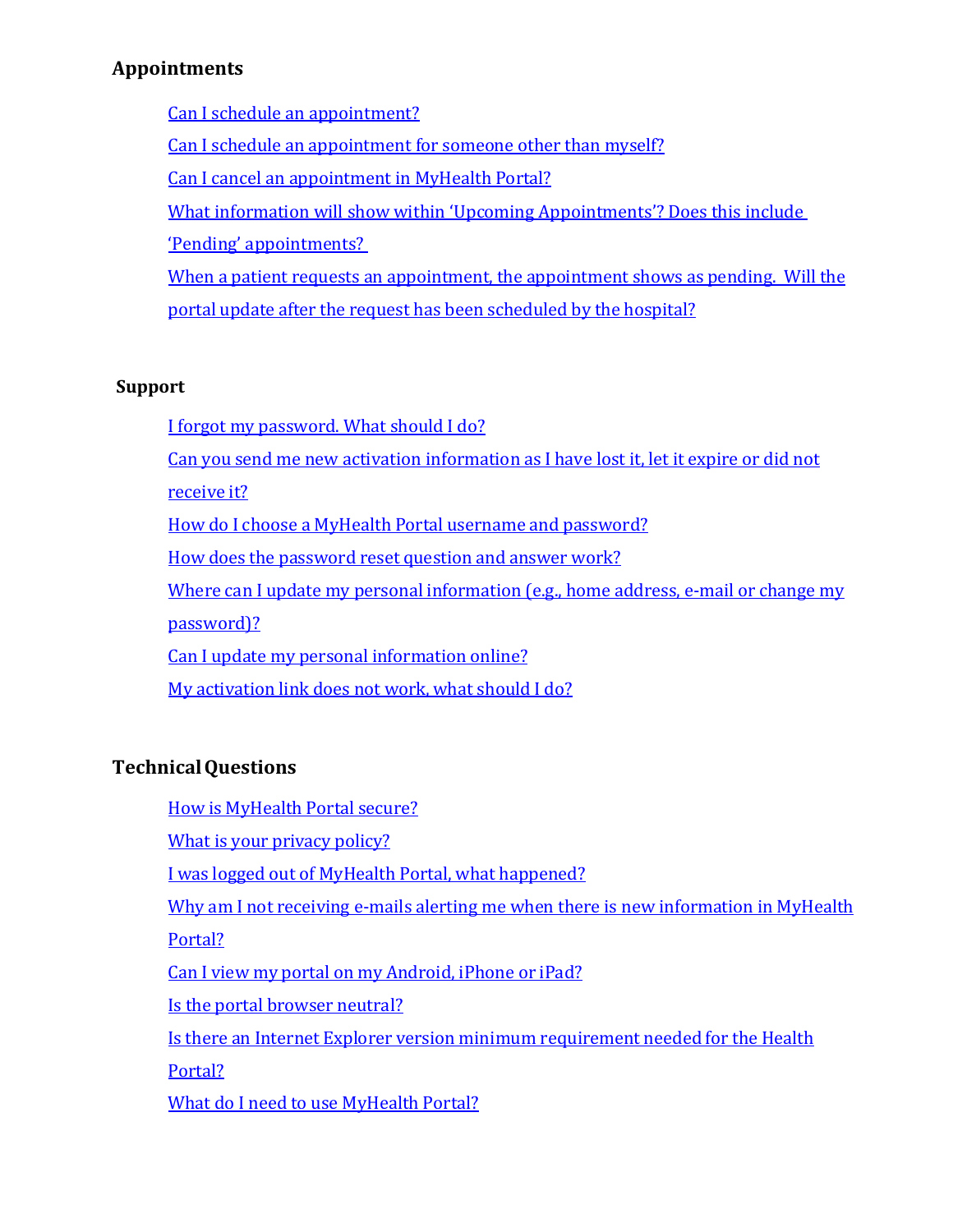

## **General**

## <span id="page-4-0"></span>*What is MyHealth Portal?*

MyHealth Portal offers patients personalized and secure on-line access to portions of their medical records. It enables you to securely use the Internet to help manage and receive information about your health. With MyHealth Portal, you can use the Internet to:

- Request medical appointments
- View your health summary from the MyHealth Portal electronic health record
- View test results
- View reports
- Review your medications
- Communicate electronically and securely with Henry Mayo Newhall Hospital

[Return to Top](#page-1-0)

## *Is there a fee to use MyHealth Portal?*

MyHealth Portal is a free service offered to Henry Mayo Newhall Hospital patients.

## *What do I need to use MyHealth Portal?*

You need access to a computer connected to the Internet and an up-to-date browser (such as Internet Explorer or Mozilla Firefox). MyHealth Portal works best on Internet Explorer 11 or higher, Mozilla Firefox, Safari, and Google Chrome. These browsers can be downloaded or updated for free. You can also access MyHealth Portal from your, iPhone, iPad or an Android cell phone.

#### [Return to](#page-1-0) Top

## *Who do I contact if I have further questions?*

You may e-mail us at [ContactUs@henrymayo.com,](mailto:ContactUs@henrymayo.com) or you can call the MyHealth Support line at 661-200-CARE (2273).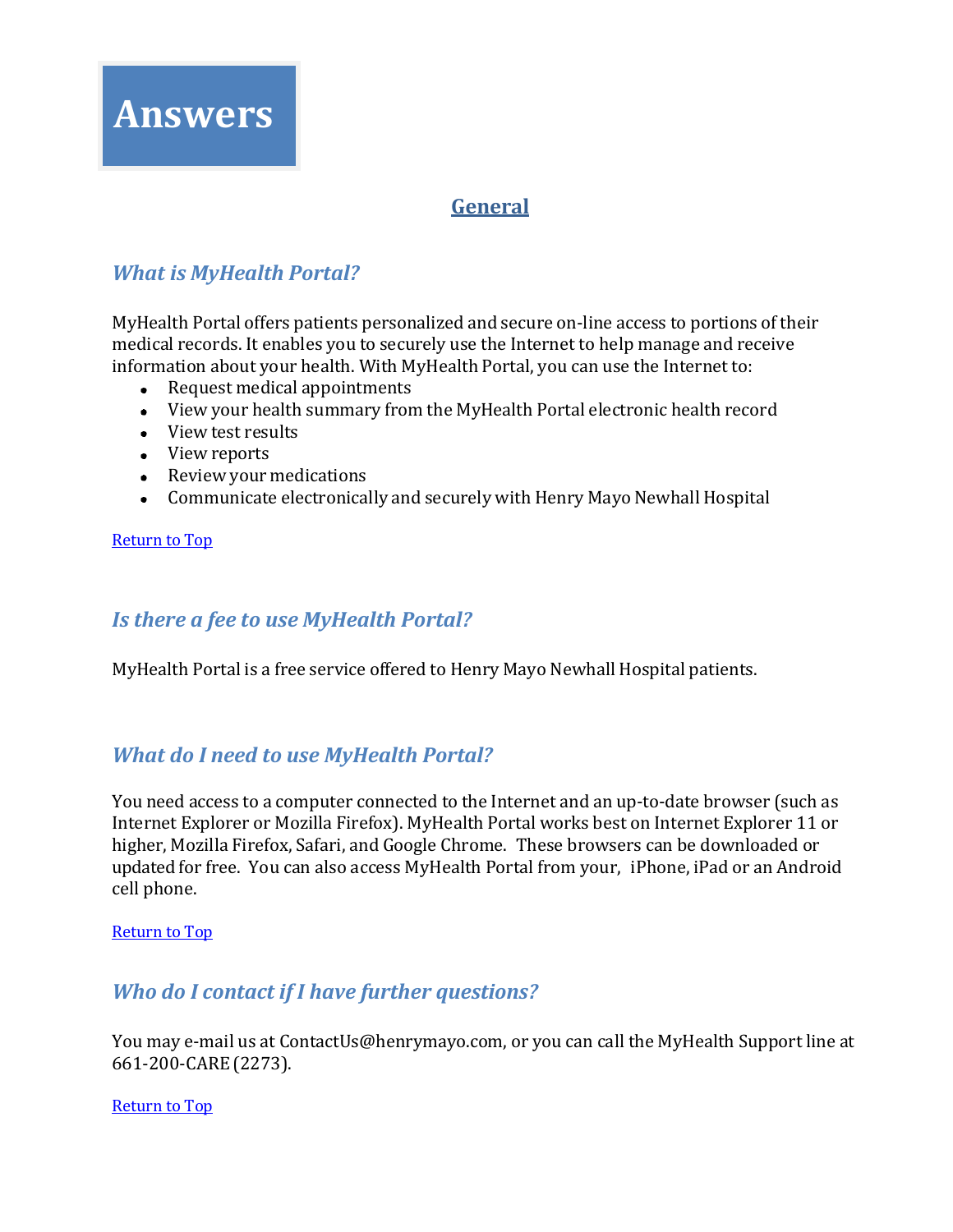## **Enrollment**

## <span id="page-5-0"></span>*What do I do if I never got an email after enrolling?*

Contact Health Information Management 661-200-CARE (2273) for assistance.

## *How do I sign up?*

You can complete an online self enrollment at <http://www.henrymayo.com/for-patients>



#### Or

You can visit the HIM Department to have the hospital enroll you. After enrollment, you will receive an e-mail with a link. This link will enable you to login and create your own username and password.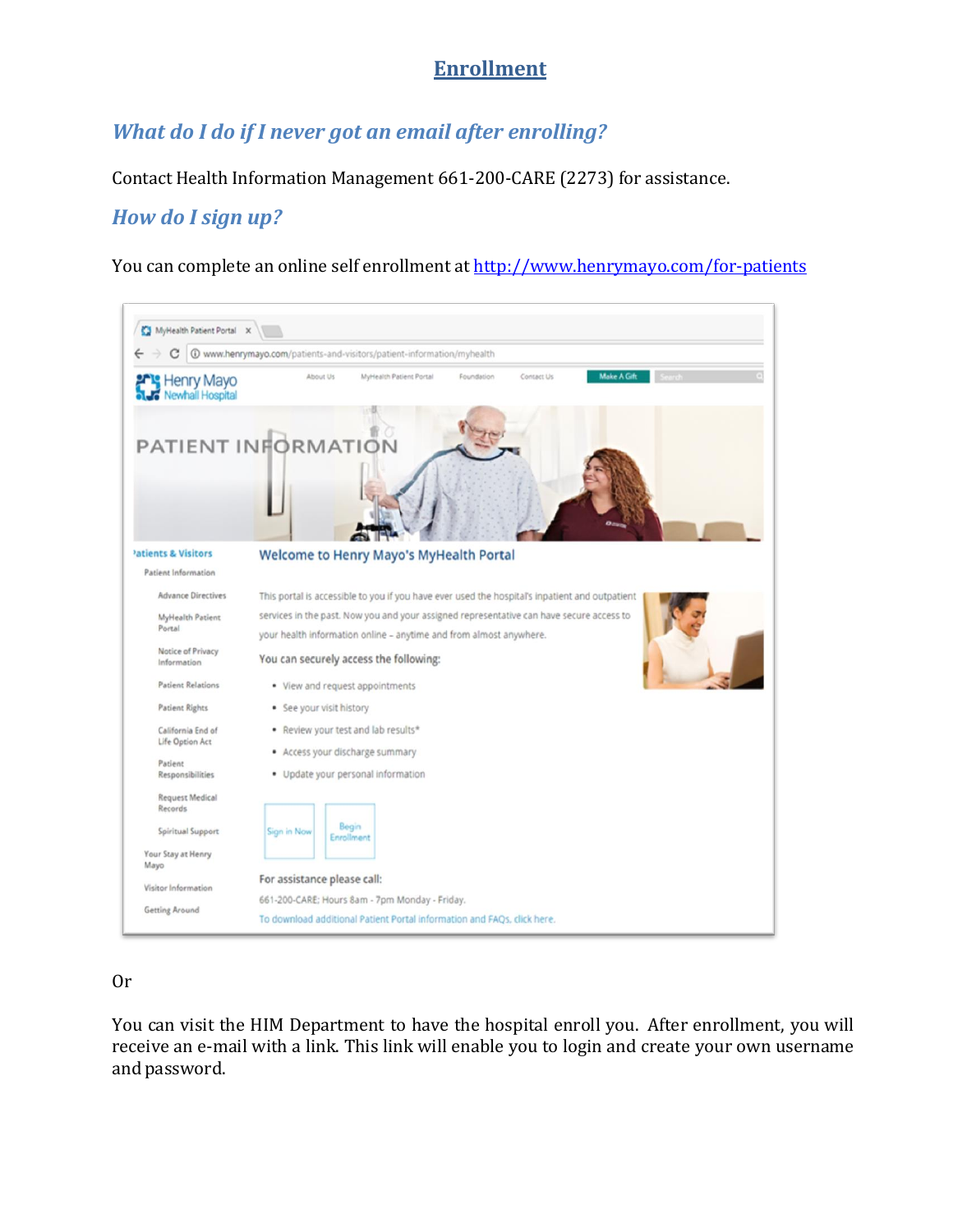## <span id="page-6-1"></span>*Can emancipated minors have access to their MyHealth Portal account?*

Yes, emancipated minors may have access to their own MyHealth Portal account. In order to have access granted, the patient will need to provide a copy of the court order emancipating the minor. Please contact the Health Information Management department at [ContactUs@henrymayo.com](mailto:ContactUs@henrymayo.com) or 661-200-CARE (2273) Mon-Fri from 7:00am-7:00pm

#### [Return to](#page-1-0) Top

## <span id="page-6-2"></span>*Can a minor have access to their MyHealth Portal account?*

No, at this time minors cannot have access to their own MyHealth Portal account.

## <span id="page-6-0"></span>*How can I view my child's medical record?*

You must be a child's parent or legal guardian to access the child's medical record through MyHealth Portal. Because of our policy and the State of California's minor consent and confidentiality laws, there are limitations based on a patient's age restricting what you can view in the MyHealth Portal account for your child/ward.

#### <span id="page-6-3"></span>*I tried to enroll and got an error message that I have already enrolled.*

If an e-mail was provided at registration, a staff member would of have enroll you in to the patient portal. Check your e-mail to activate your account. If you need to register as a proxy, the enrollment must be done by the HIM Department. You may contact the Health Information Management department at [ContacUs@henrymayo.com](mailto:ContacUs@henrymayo.com) or 661-200-CARE (2273) Mon-Fri from 7:00am-7:00pm for assistance.

## **Proxy Information**

#### <span id="page-6-4"></span>*What is proxy access?*

Proxy access allows an authorized individual to view a patient's account. Patients must provide written authorization in person to provide someone with proxy access. Please visit the Health Information Management department to complete this process.

## <span id="page-6-5"></span>*What is the procedure for getting proxy access?*

In order to gain proxy access, the consenting parties must fill out the necessary forms at the hospital in the Health Information Management Department. Proxy access cannot be granted online, it must be completed in-person.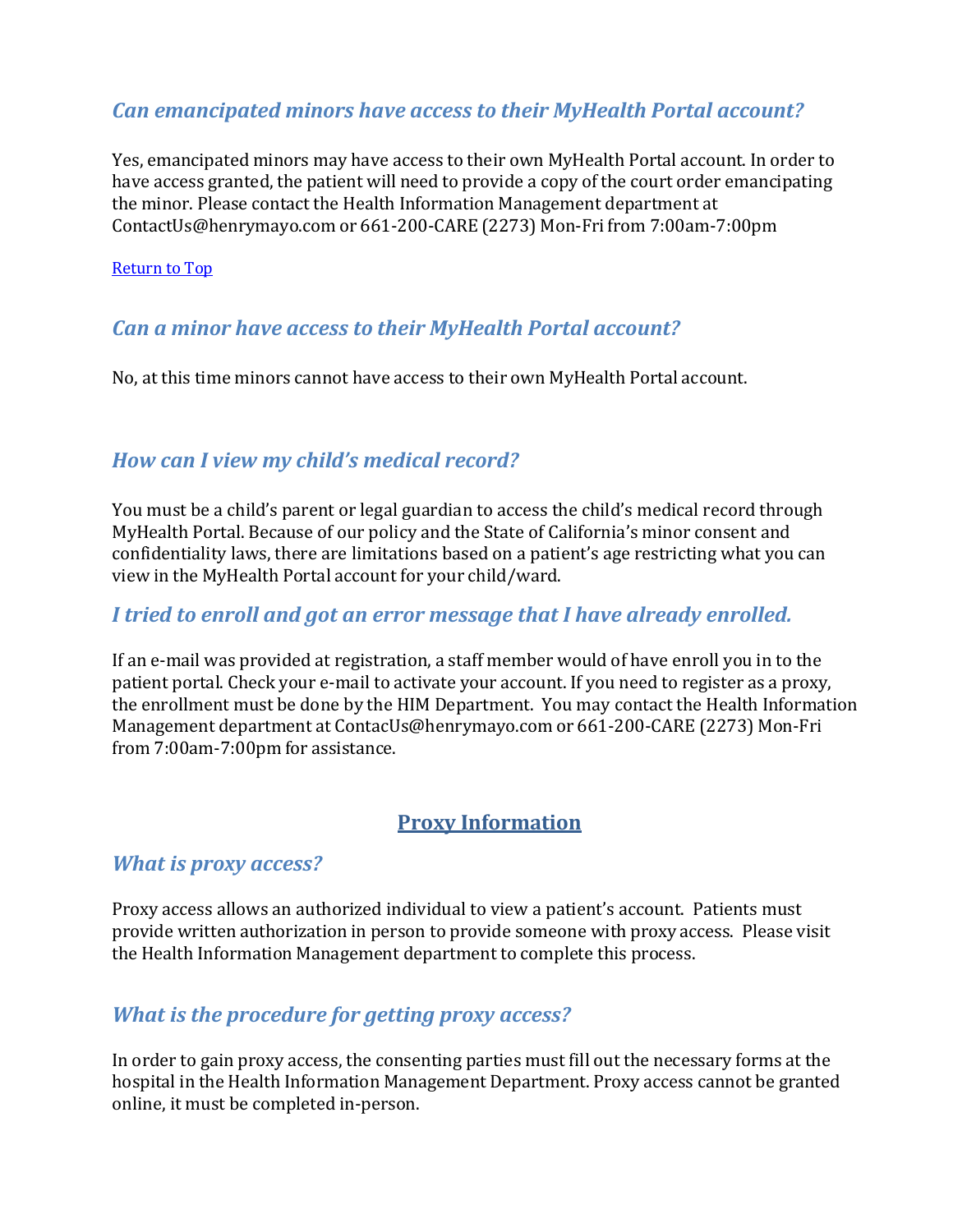## *How do I get access to my child's information?*

You must be a child's parent or legal guardian to access the child's medical record through MyHealth Portal. Because of our policy and the State of California's minor consent and confidentiality laws, there are limitations based on a patient's age restricting what you can view in the MyHealth Portal account for your child/ward. The limitations are as follows:

- **Age 0−11**: You have full access to the amount of your child/ward.
- **Age 12−17**: Once your child/ward turns 12, your access is automatically revoked.
- **Age 18 or older**: Your child/ward can sign up for his or her own MYHealth Portal account and provide consent for proxy access to another adult if he or she chooses.

These age range limitations do not affect any legal rights you may have to access your minor child/ward's medical records by other means. To request a copy of the medical records for your minor child/ward through other means, contact for the Health Information Management department.

[Return to](#page-1-0) Top

## <span id="page-7-0"></span>*How do I revoke proxy access?*

You must submit a written request in person in the Health Information Management Department.

## <span id="page-7-1"></span>*What is the difference between the Profile and Preference proxy access defined within the Portal?*

Proxy access viewed in preferences represents the signed-on user's proxy access to other accounts; the proxy access viewed in the profile illustrates who has proxy access to the signedon account.

## **MyHealth Portal for My Family**

## *Can I view a family member's health record in MyHealth Portal?*

Yes you can. This is called Proxy access and allows designated individual (such as a spouse, family member, or friend) to log into their personal MyHealth Portal account, and then connect to information regarding the patient. Additional information may be required in certain circumstances to demonstrate legal authority to access another's portal.

## <span id="page-7-2"></span>*Can my partner and I share one MyHealth Portal account?*

No, due to the sensitive nature of medical information, each adult must establish their own MyHealth Portal account and then each submit a request for proxy access to the other person.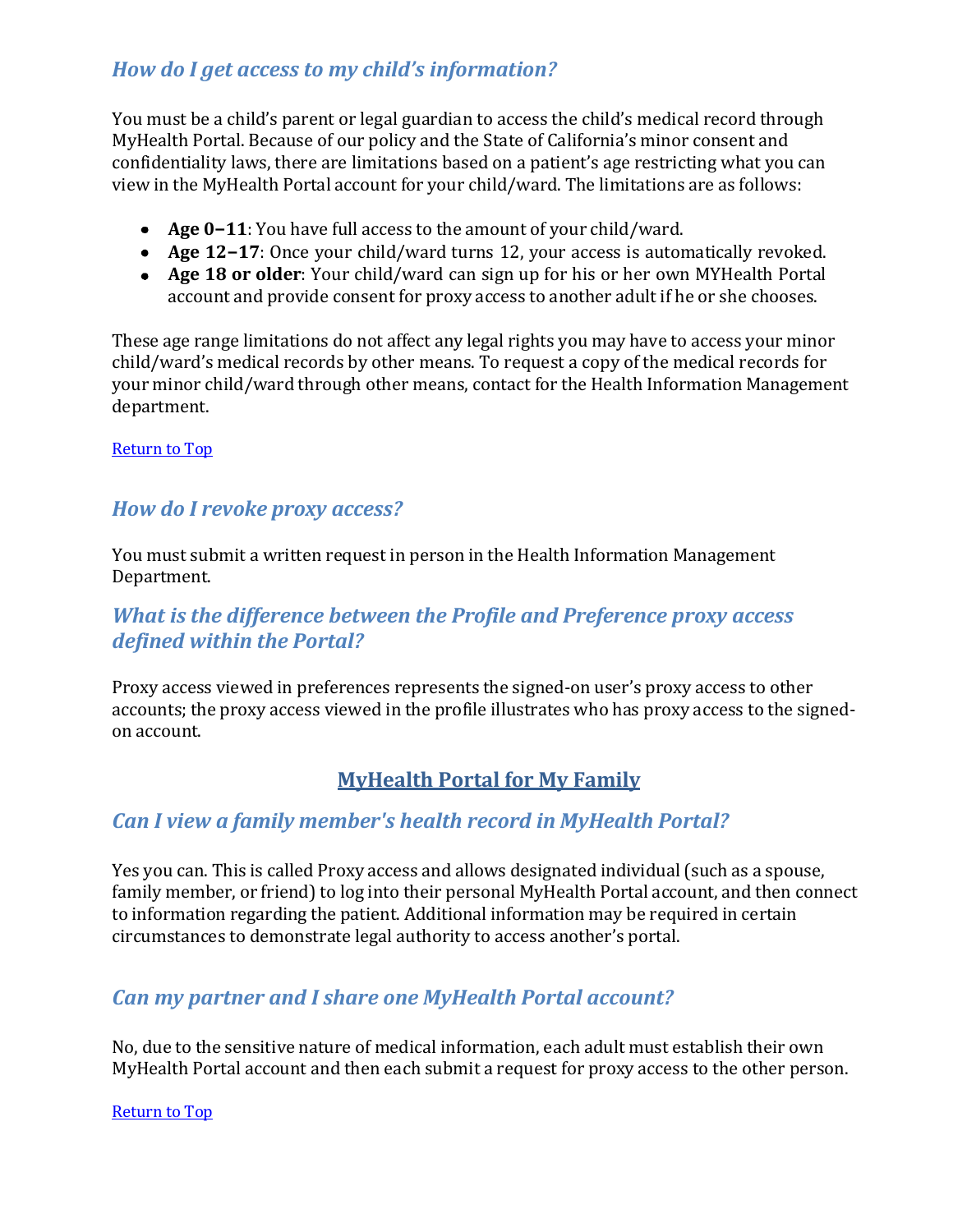## **Profile**

## <span id="page-8-0"></span>*What is the purpose of the Profile button in the Patient and Consumer Health Portal?*

The profile area of the MyHealth Portal provides a way for the patient to view and request updates regarding demographic data such as emergency contacts.

## <span id="page-8-1"></span>*Is there a guest option for users to access the portal?*

There is no guest option for the portal. Any user that has access to a patient's record would need to have access as a user.

## <span id="page-8-2"></span>*Is the patient required to accept a user agreement?*

Yes, the user must accept the agreement before they are activated for the portal.

## <span id="page-8-3"></span>*Can additional security questions be defined in the event that a patient forgets their password?*

If a patient does not remember their password, there is a 'Forgot Password' link on the logon screen. Once 'Forgot Password' is selected the patient will be prompted to answer security questions they have previously answered. The security questions are available within the Portal Customer Parameters, within the Enrollment tab.

<span id="page-8-4"></span>[Return to](#page-1-0) Top

## **Preferences**

## *Can a patient change their email address linked to their user name once the account has been created?*

Yes. By clicking on the Preferences button at the bottom of the Patient and Consumer Health Portal Homepage, users will be brought into a section where they can make these changes. Once in Preferences, by clicking 'Update User Preferences', the user will have access to edit the email address linked to their account.

## <span id="page-8-5"></span>*Where can a user see which additional patients they have proxy access to?*

By expanding Preferences, at the bottom of the screen there will be a list of patients that the current signed in user will have access to.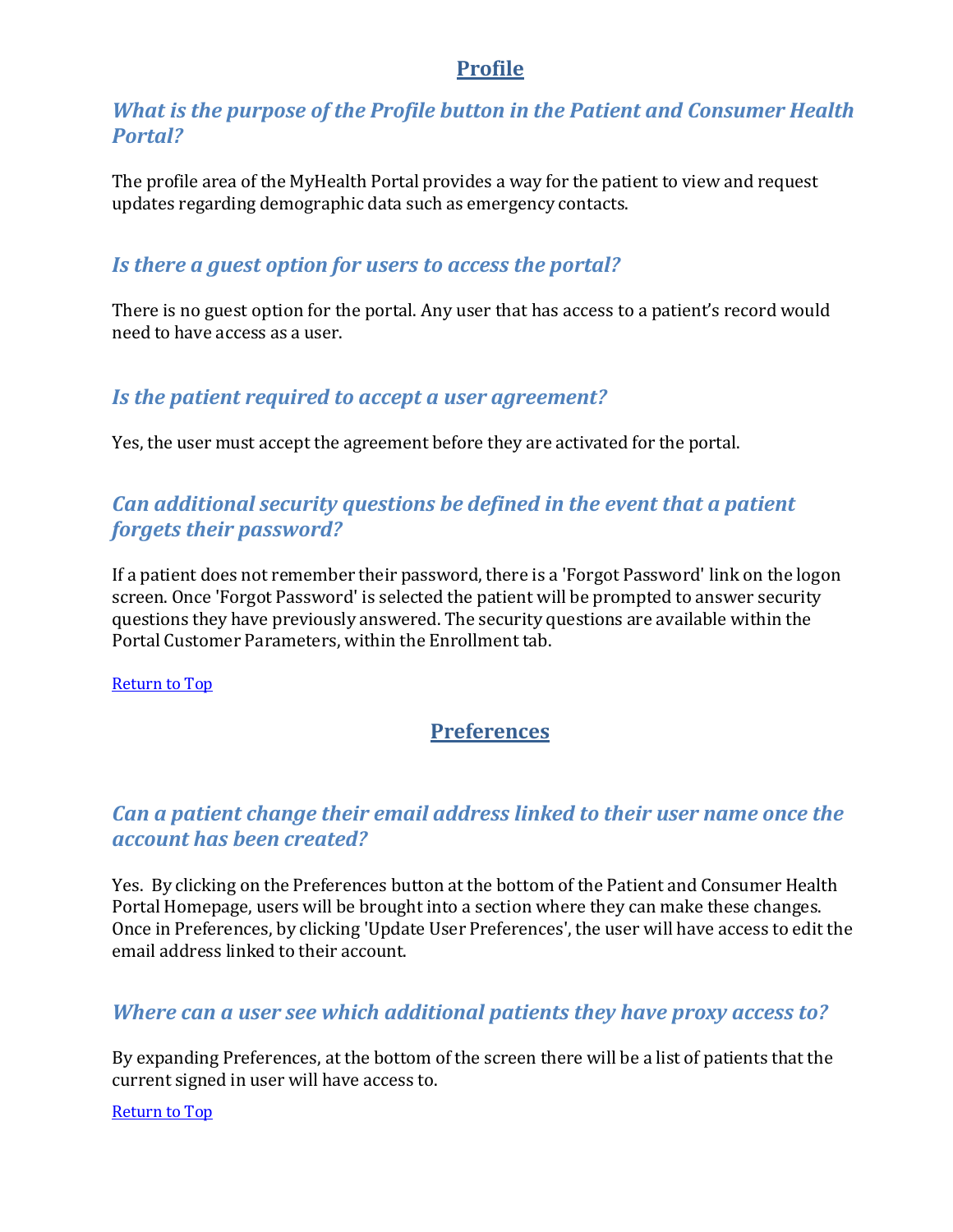## <span id="page-9-0"></span>*How can a user change their password?*

Within preferences, if a user clicks on the 'Change Password' button to the right; they will be able to walk through the steps of entering old and new password information.

If one of those checks fails, the user is taken back to the Change Password screen, with all fields blanked out. If all checks are passed, they are taken to the Confirmation screen

#### Incorrect Information Entered

The following feedback is provided to the user if incorrect information is entered:

- o Problem with Old Password:
- o Incorrect Old Password

Problem with New Password (one of the following):

- o Password Format:
	- o Maximum of 12 characters
	- o Minimum of 8 characters
	- o Must contain at least 1 number and 1 letter
- o New Password has too few characters.
- o New Password entered has too many characters.
- o New Password entered does not have enough numeric characters.
- o New Password entered does not have enough characters and does not have enough numeric characters.
- o New Password entered has too many characters and does not have enough numeric characters.

Problem with Confirm New Password:

- o New Password and Confirm Password do not match
- o And if a combination of the three exists, show all applicable. For instance, if they entered the wrong Old Password and their Confirm New Password doesn't match their New Password, show them:
- o Incorrect Old Password
- o New Password and Confirm Password do not match

#### Successful New Password Entered

o Thank you. Your new password has been filed. Please click the Log Off button and sign back in to continue.

<span id="page-9-1"></span>[Return to](#page-1-0) Top

## **Messages**

## *Do patients get an email reminder of any upcoming appointments they have scheduled?*

Patients are sent an email indicating that they have new activity in the portal once the appointment is booked. However, this email will not contain appointment specific information.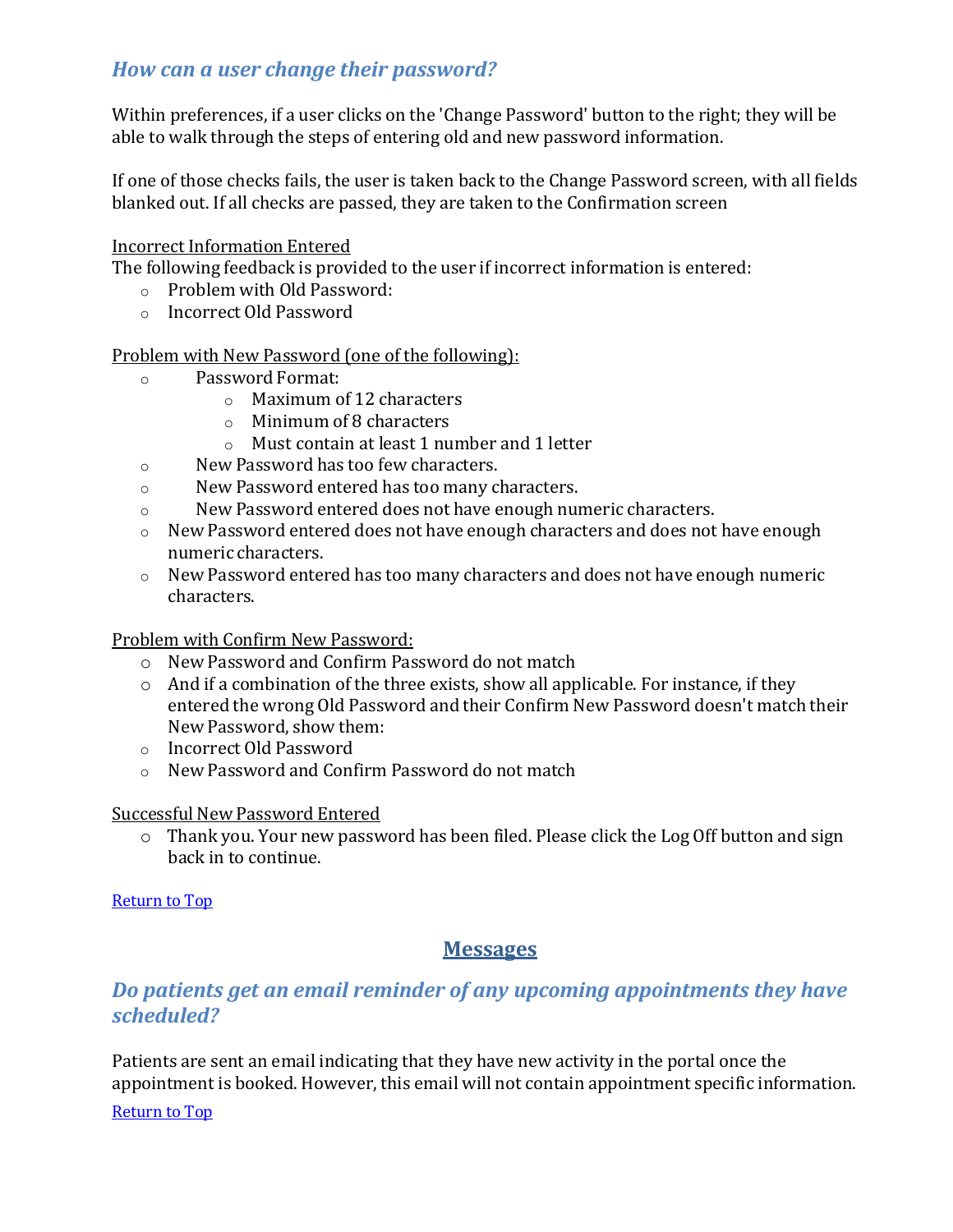## **Health Record**

## *When can I see my test results in MyHealth Portal?*

Your test results are released to your MyHealth Portal account usually within 72 hours of the test results being completed. Sensitive test results i.e., (HIV, STD, Pregnancy, Pathology results) will not display in the portal.

## <span id="page-10-1"></span>*If some of my health information on MyHealth Portal is not correct, what should I do?*

You may call our Health Information Management (HIM) department at 661-200-CARE (2273) Mon-Fri from 7:00am-7:00pm for assistance. The HIM department will work with you and your physician to ensure your medical record is accurate.

## <span id="page-10-2"></span>*What should I do if I don't understand my health information?*

You can discuss any questions with your physician at your next office visit.

#### [Return to](#page-1-0) Top

## <span id="page-10-3"></span>*Why can't I see my test results in MyHealth Portal?*

If your test results were ordered by a non-HMNMH physician, they will not appear in MyHealth Portal. If your test were done at a non-HMNMH lab, they will not appear in MyHealth Portal. Also, certain "sensitive" test results will not display in the portal. If your tests were done in the Emergency Room or as part of a hospital admission, most will appear in MyHealth Portal. If you have questions, you may contact the Health Information Management department at 661- 200-CARE (2273) Mon-Fri from 7:00am-7:00pm for assistance.

## <span id="page-10-0"></span>*Why is some of my information missing from my health record?*

Sensitive subject matter (HIV, mental health, STDs, work excuses, etc.) is not permitted on the portal. The MyHealth Portal does not contain your complete medical record but does contain portions of it. For a copy of your complete medical record, please contact Health Information Management at 661-200-CARE (2273) Mon-Fri from 7:00am-7:00pm.

## <span id="page-10-4"></span>*Why can't I extract the compressed (zipped) file after downloading the Health Summary?*

You will need to utilize an extraction tool to "unzip" the compressed files. WinZip or 7-Zip will work for this purpose however; the Microsoft extraction tool commonly included in Windows software packages will not be effective. These application tools can be downloaded from the internet.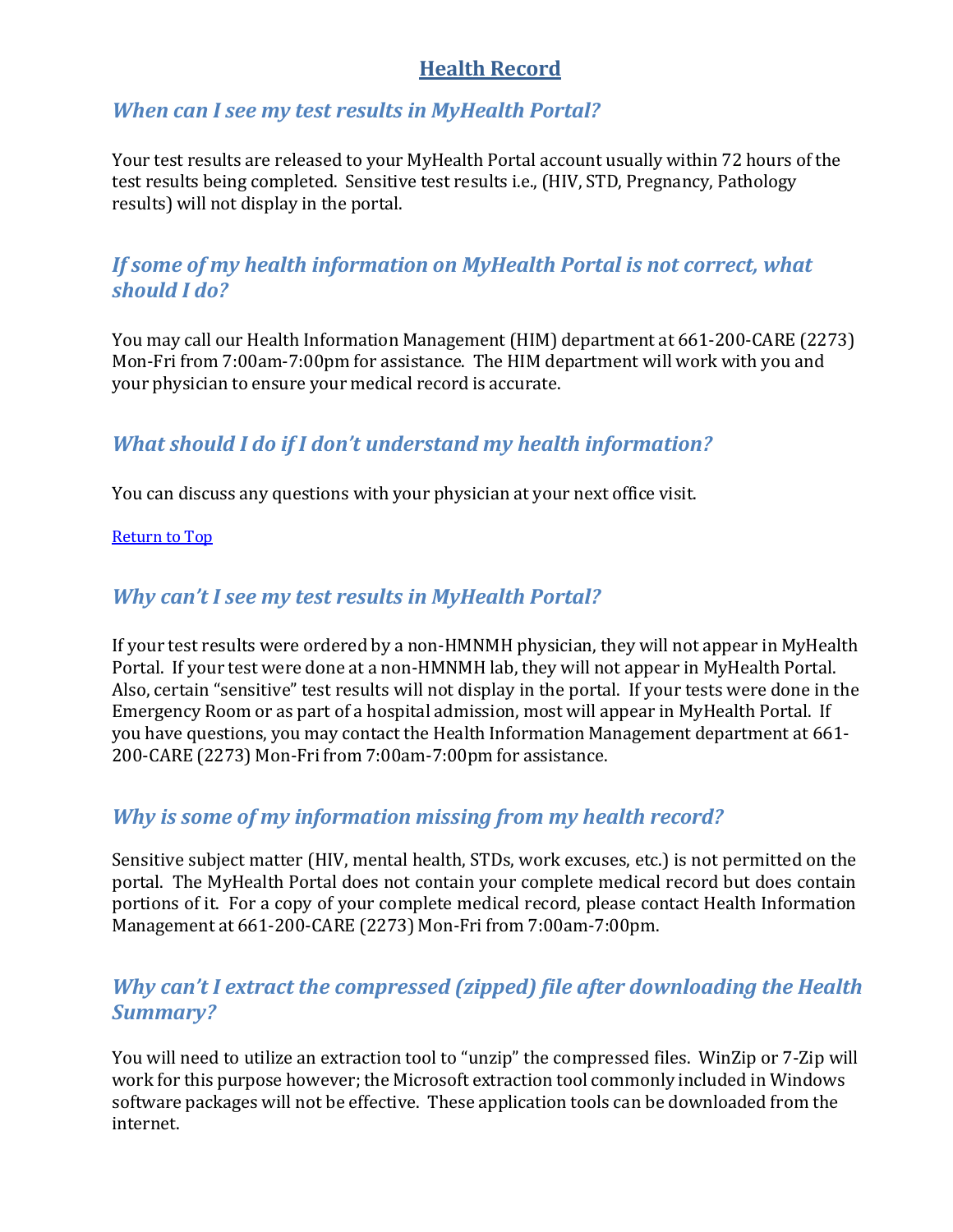## *What Format will the downloaded file be in?*

The downloaded file will be in the form of an HTML page in order to preserve the original data that was generated.

[Return to](#page-1-0) Top

## **Medications**

## *What does the Medication section of portal provide the patient access to?*

The Medication area of the portal provides the patient with a way to view a list of medications that was current as of discharge from your last inpatient or emergency room visit. Clicking on the individual medication will allow you to view more specific detail about the med, including side effects. Medications may also be accessed from the Health Record page.

[Return to](#page-1-0) Top

## <span id="page-11-1"></span>*Why is new activity generated for some medications, but not others?*

There are two types of medications that are displayed within the Medications page of the portal; RX type and Reported. RX type medications generate the 'What's New' activity with a red dot on the Medications button, as well as the medication being displayed in bold within the medications list of Medications.

<span id="page-11-2"></span><span id="page-11-0"></span>[Return to](#page-1-0) Top

## **Appointments**

## *Can I schedule an appointment?*

You cannot directly schedule an appointment, but you can make an appointment request.

## <span id="page-11-3"></span>*Can I schedule an appointment for someone other than myself?*

You cannot directly schedule an appointment for someone else, but you can make an appointment request if you are a proxy to their account. To request an appointment, follow the same steps as if you were scheduling an appointment for yourself.

## <span id="page-11-4"></span>*Can I cancel an appointment in MyHealth Portal?*

Appointments can be directly canceled in MyHealth Portal. To cancel an appointment, click on "Appointments" and choose "Cancel Appts." If the appointment is to take place in less than 72 hours, you will not be able to cancel the appointment via MyHealth Portal and must call the facility directly.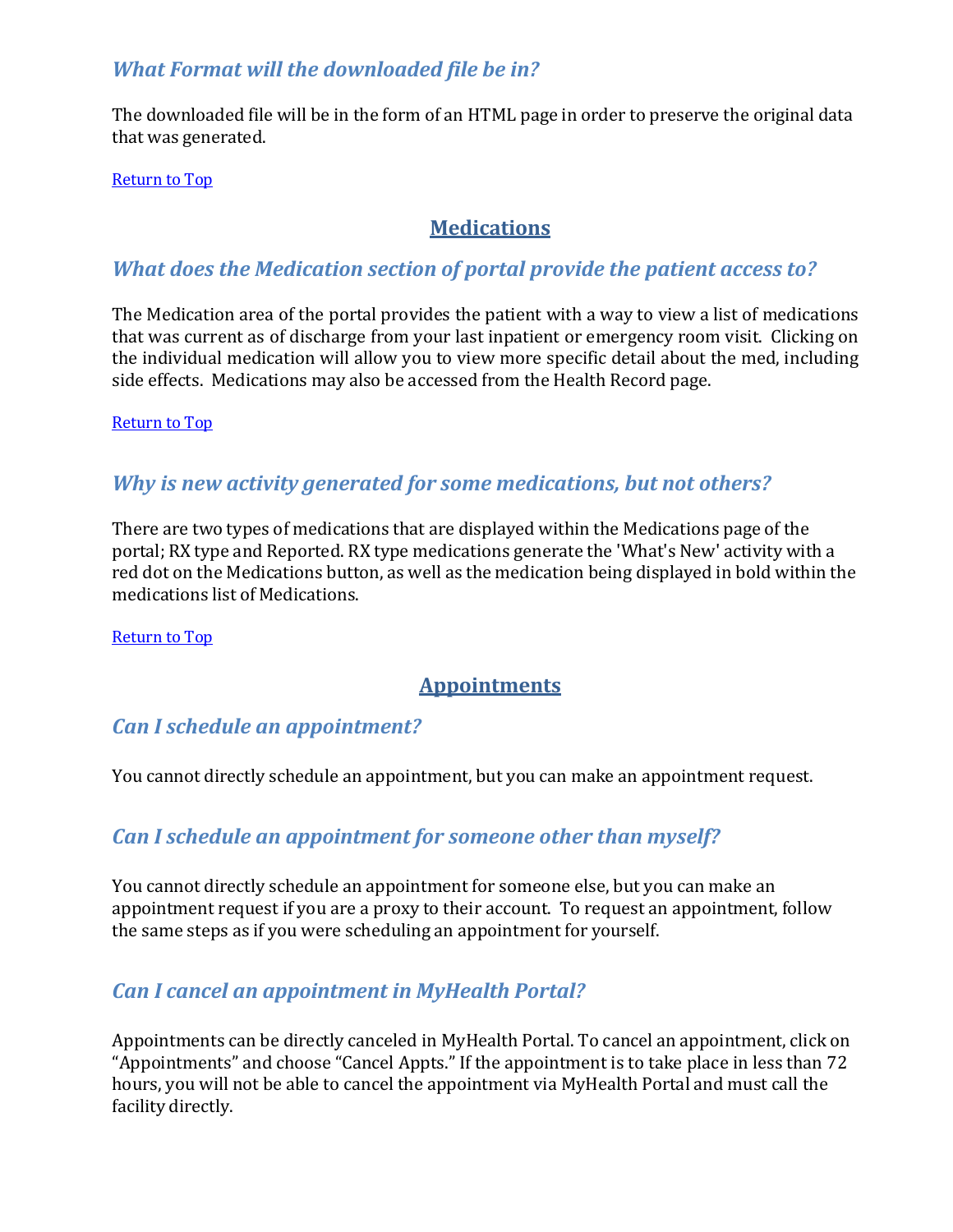## <span id="page-12-0"></span>*What information will show within 'Upcoming Appointments'? Does this include 'Pending' appointments?*

All appointments that have been successfully booked will appear within the "Upcoming Appointments' list on a patient's portal. For all 'pending' appointments, the patient will see these displayed within the 'Appointments' section of their portal until these are booked. Upon booking, the patient will receive an email alerting them to new portal activity, and these appointments will display within the 'Upcoming Appointments' section of the portal.

[Return to](#page-1-0) Top

## <span id="page-12-1"></span>*When a patient requests an appointment, the appointment shows as pending. Will the portal update after the request has been scheduled by the hospital?*

Yes. Once the appointment has been scheduled, when entering the portal, the patient will see new activity on the appointment button as well as new activity in the 'what's new' section on the homepage. The patient will also review an email notification to let them know that their appointment request has been scheduled.

<span id="page-12-2"></span>[Return to](#page-1-0) Top

## **Support**

## *I forgot my password. What should I do?*

Click on the "Forgot Password" link on the sign-in page to reset your password. You will be prompted to answer your security question that you set up when you signed up for your account. If you need further assistance, you may contact the HIM Department at [ContactUs@henrymayo.com](mailto:ContactUs@henrymayo.com) or you can call 661-200-CARE (2273) Monday-Friday 7:00 am - 7:00 pm to request a new, secure password.

#### [Return to](#page-1-0) Top

## <span id="page-12-3"></span>*Can you send me new activation information as I have lost it, let it expire or did not receive it?*

You may contact the Health Information Management department at [ContactUs@henrymayo.com](mailto:ContactUs@henrymayo.com) or you can call 661-200-CARE (2273) Monday-Friday 7:00 am - 7:00 pm. After we verify your information, a new link will be e-mailed to you to complete your account activation. [Return to](#page-1-0) Top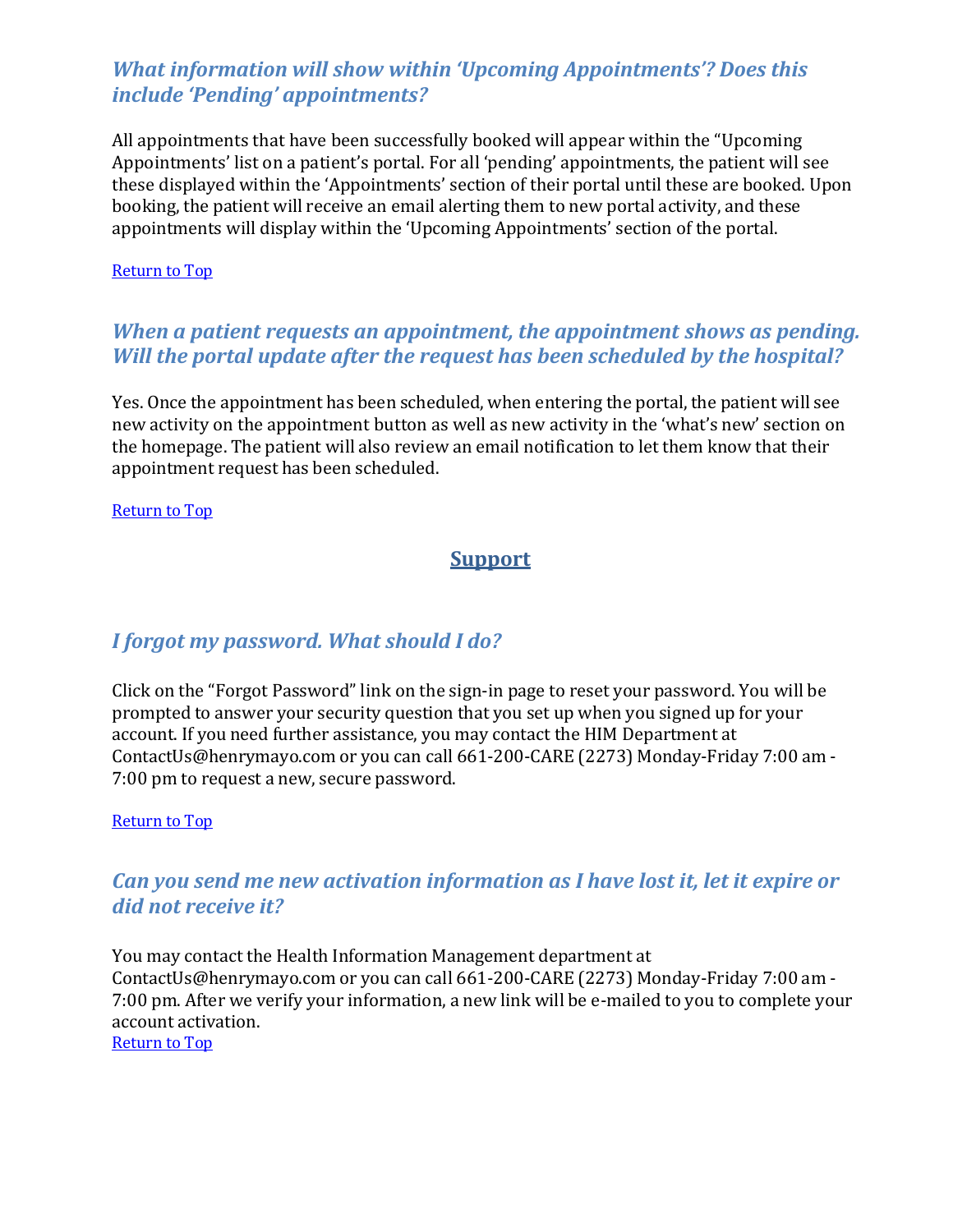## <span id="page-13-0"></span>*How do I choose a MyHealth Portal username and password?*

Choose a MyHealth Portal username and password that is easy for you to remember, but hard for others to guess. Your MyHealth Portal username must be between six and fifty characters, but cannot include symbols. You may use your email address if you desire. Your MyHealth Portal password must be a minimum of eight characters and a maximum of twelve characters. It must contain at least one number and one letter. Your password cannot include symbols.

Please keep in mind that only you will know your MyHealth Portal password. Henry Mayo Newhall Hospital will not have access to this information. If you have lost or forgotten your password, click on the appropriate link on the login page and you will be send new logon information via email. If you have forgotten your username, please contact the HIM department at [ContactUs@henrymayo.com](mailto:ContactUs@henrymayo.com) or 661-200-CARE (2273) Monday-Friday 7:00 am - 7:00 pm for additional assistance.

<span id="page-13-1"></span>[Return to](#page-1-0) Top

## *How does the password reset question and answer work?*

When you signed up for MyHealth Portal, you were asked to select a password reset question. This will allow you to reset your password if you forget it or want to change it for security reasons. Common password reset questions are: "What is your mother's maiden name?" or "What is your favorite color?" Enter the answer to your password reset question. For example, if your password reset question was "What is your favorite color?" your password reset answer is the name of your favorite color. Please keep in mind that your password reset answer cannot be the same as your MyHealth Portal password.

## <span id="page-13-2"></span>*Where can I update my personal information (e.g., home address, e-mail or change my password)?*

Log into MyHealth Portal and on the bottom menu, select Preferences and select the Update User Preferences button on the right menu options. To change your password click on the Change Password button on the right menu.

[Return to](#page-1-0) Top

## <span id="page-13-3"></span>*Can I update my personal information online?*

To request to have your personal information updated click on the Profile button on the Home page. Then click on the Update Profile button on the right menu. You may enter the information that you wish to update. Click on the continue button at the bottom of the window to display your contact information. Review the updated information and click on "Submit" button at the bottom of the window. HIM Staff will review and update the information in your medical record.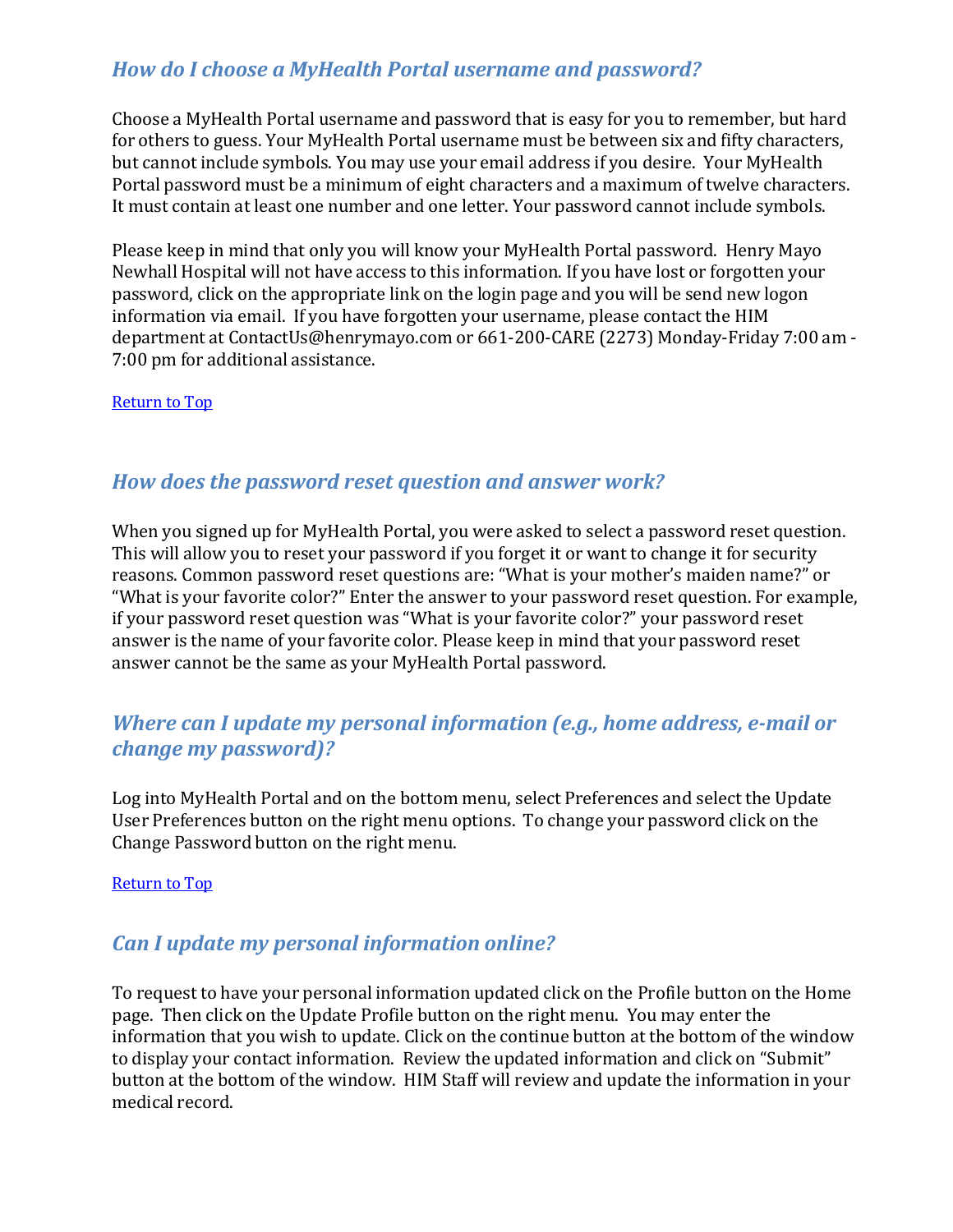To change your email address, click the "Preferences" link at the bottom of the Home page. Click "Submit" button at the bottom of the window and the email address automatically updates.

## <span id="page-14-0"></span>*My activation link does not work what should I do?*

For your security, your activation link expires after 30 days if you don't activate your account. Also, once you do activate your account, the activation information will no longer work. An activation link cannot be reused. If you need a new activation link, email us at [ContactUs@henrymayo.com](mailto:ContactUs@henrymayo.com) or you can call our Health Information Management Department at 661-200-CARE (2273).

[Return to](#page-1-0) Top

## **Technical Questions**

## *How is MyHealth Portal secure?*

We take great care to ensure your health information is kept private and secure. Access to information is controlled through secure activation codes, personal ID's, and passwords. Each person controls their password, and the account cannot be accessed without that password. Further, MyHealth Portal uses the latest 128-bit SSL encryption technology with no caching to automatically encrypt your session with MyHealth Portal. Unlike conventional e-mail, all MyHealth Portal messaging is done while you are securely logged on to our website.

#### [Return to](#page-1-0) Top

## <span id="page-14-1"></span>*What is your Privacy Policy?*

MyHealth Portal is owned and operated by Henry Mayo Newhall Hospital and is fully compliant with federal and state laws pertaining to your privacy. Your name and e-mail address will be treated with the same care and privacy given your health records and will never is sold or leased by Henry Mayo Newhall Hospital.

## <span id="page-14-2"></span>*I was logged out of MyHealth Portal, what happened?*

We aim to protect your privacy and security of your information. While logged into MyHealth Portal, if your keyboard remains idle for 15 minutes or more, you will be automatically logged out of MyHealth Portal. We recommend that you log out of your MyHealth Portal session if you need to leave your computer for even a short period of time.